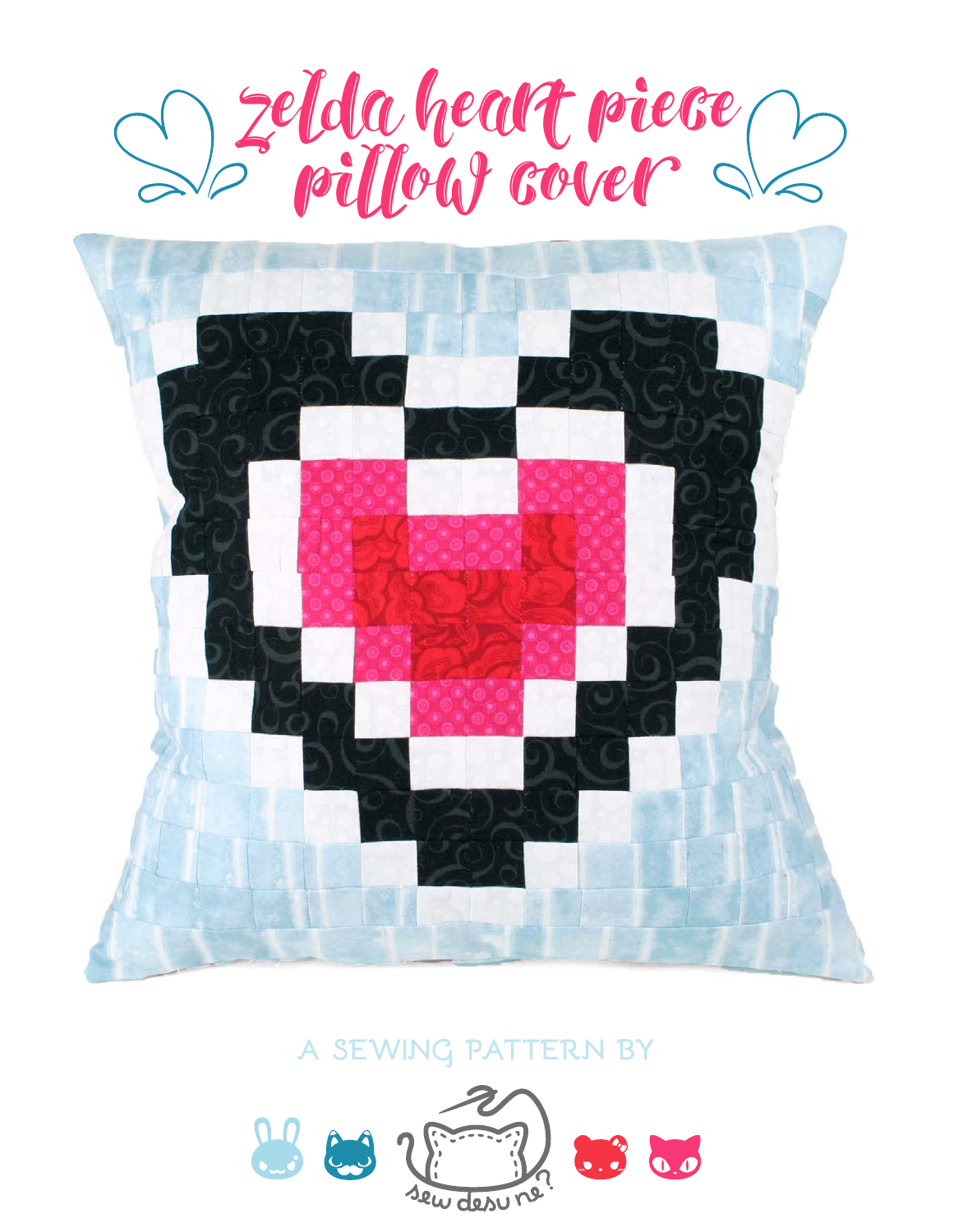sewing tutorial



This project was a designed for Valentine's day and is an homage to The Legend of Zelda! It mimics the pixelated heart piece from the game in quilt form.

#### difficulty: makes:

The concept is pretty easy to understand, but getting  $\qquad$  one 16" x 16" pillow cover all the little pieces together can take some time and careful lining up

# **materials & tools**

| · fat quarter of red quilting cotton<br>· fat quarter of pink quilting cotton<br>· fat quarter of white quilting cotton<br>· fat quarter of black quilting cotton<br>· fat quarter of blue quilting cotton | • Matching sewing thread<br>· Basic sewing tools (sewing machine,<br>scissors, iron, needles, pins, fabric<br>marker, seam ripper) |
|------------------------------------------------------------------------------------------------------------------------------------------------------------------------------------------------------------|------------------------------------------------------------------------------------------------------------------------------------|
| • 1/3 yd. of complementing quilting<br>cotton for back<br>. 1/2 yd. of light colored scrap cotton<br>for backing (this is kind of optional,                                                                |                                                                                                                                    |
| see step 6 -- white, cream, or light<br>blue is preferable)<br>· 16" pillow form                                                                                                                           |                                                                                                                                    |

#### **before you begin:**

- **1.** Refer to the project chart on page 7-8
- **2.** Cut out the fabric pieces following this chart:

| <b>FABRIC COLOR SIZE TO CUT</b> |                                        | # TO CUT      | <b>SEAM ALLOWANCE</b> |
|---------------------------------|----------------------------------------|---------------|-----------------------|
| <b>RED</b>                      | $1\frac{1}{2}$ $\times$ $1\frac{1}{2}$ | 8             | $\frac{1}{4}$         |
| <b>PINK</b>                     | $1/5'' \times 1/5''$                   | 14            | $\frac{1}{4}$         |
| <b>WHITE</b>                    | $1\frac{1}{3}$ $\times$ $1\frac{1}{3}$ | 54            | $\frac{1}{4}$         |
| BI ACK                          | $1\frac{1}{2}$ $\times$ $1\frac{1}{2}$ | 52            | $\frac{1}{4}$         |
| LIGHT BLUE                      | $1\frac{1}{2}$ $\times$ $1\frac{1}{2}$ | 56            | $\frac{1}{4}$         |
|                                 | $13\frac{1}{2}$ × 17/8"                | $\mathcal{D}$ | $\frac{1}{4}$         |
|                                 | $17\frac{1}{4} \times 23/8$            | 2             | $\frac{1}{4}$         |
| PILLOW BACK                     | $17\frac{1}{4} \times 12$ "            | 2             | 5/8"                  |

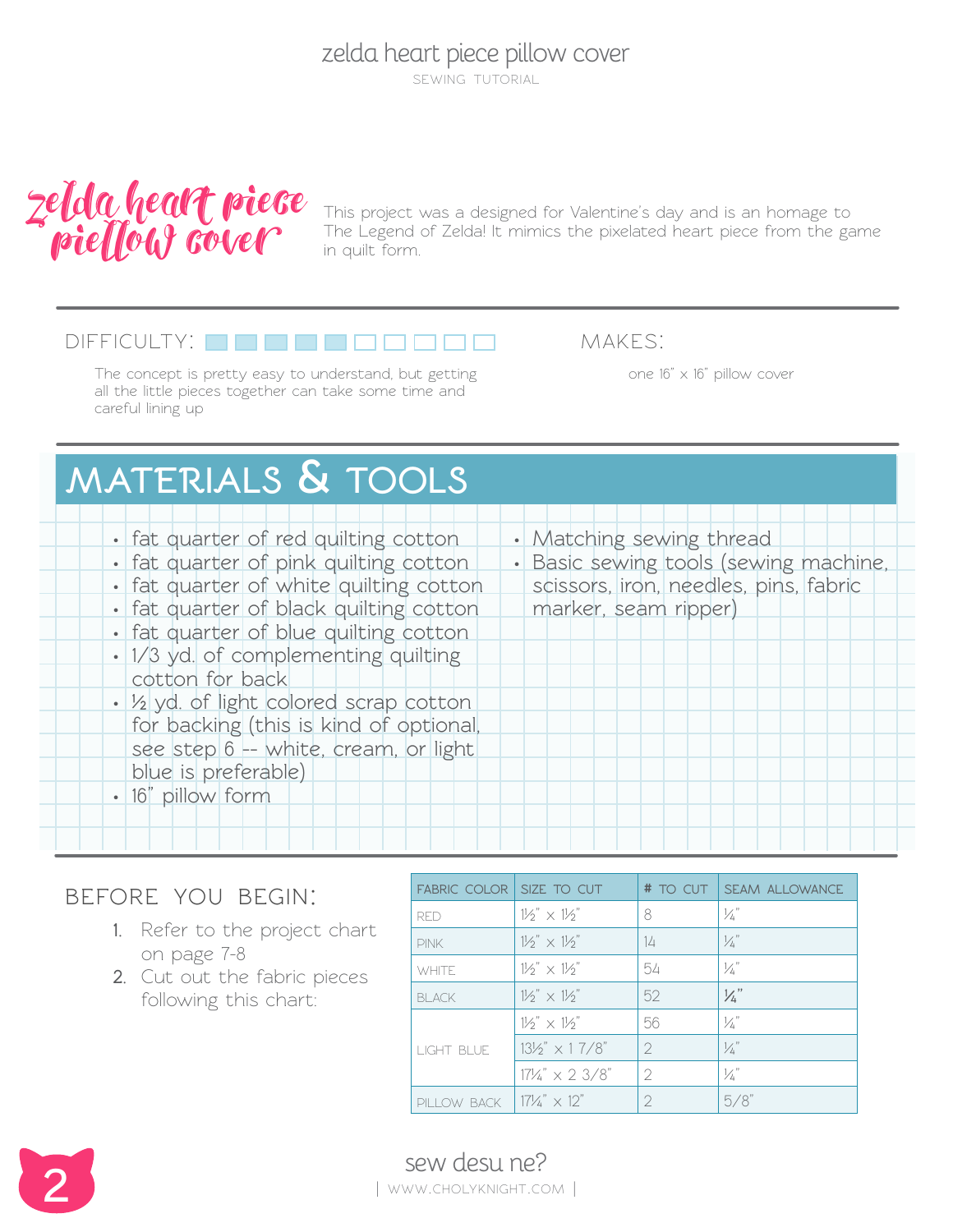sewing tutorial



We make the grid pattern by sewing rows of squares, then sewing the rows together. Your first step will be to sew square A-1 to A-2 with right sides together and a ¼" seam allowance. Open out the fabrics and sew A-3 to A-2, beginning the chain. Keep going in the manner following the quilting chart.



Here's what it should look like as you continue building your first row. Keep at it until you have all 14 squares in the row. When you're finished, iron the back of your strip pressing all the seam allowances to the right. Set this row aside and start working on the next row just like the previous one, numbers B-1 through B-14. This time, press all your seam allowances to the left. Your seam allowances should alternate, so in the end left or right isn't really important so long We make the g<br>by sewing rows<br>then sewing the<br>together. Your fir<br>be to sew square A<br>with right sides toget<br>Va" seam allowance. O<br>beginning the chain. K<br>the manner following<br>chart.<br>the manner following<br>chart.<br>Here's what it

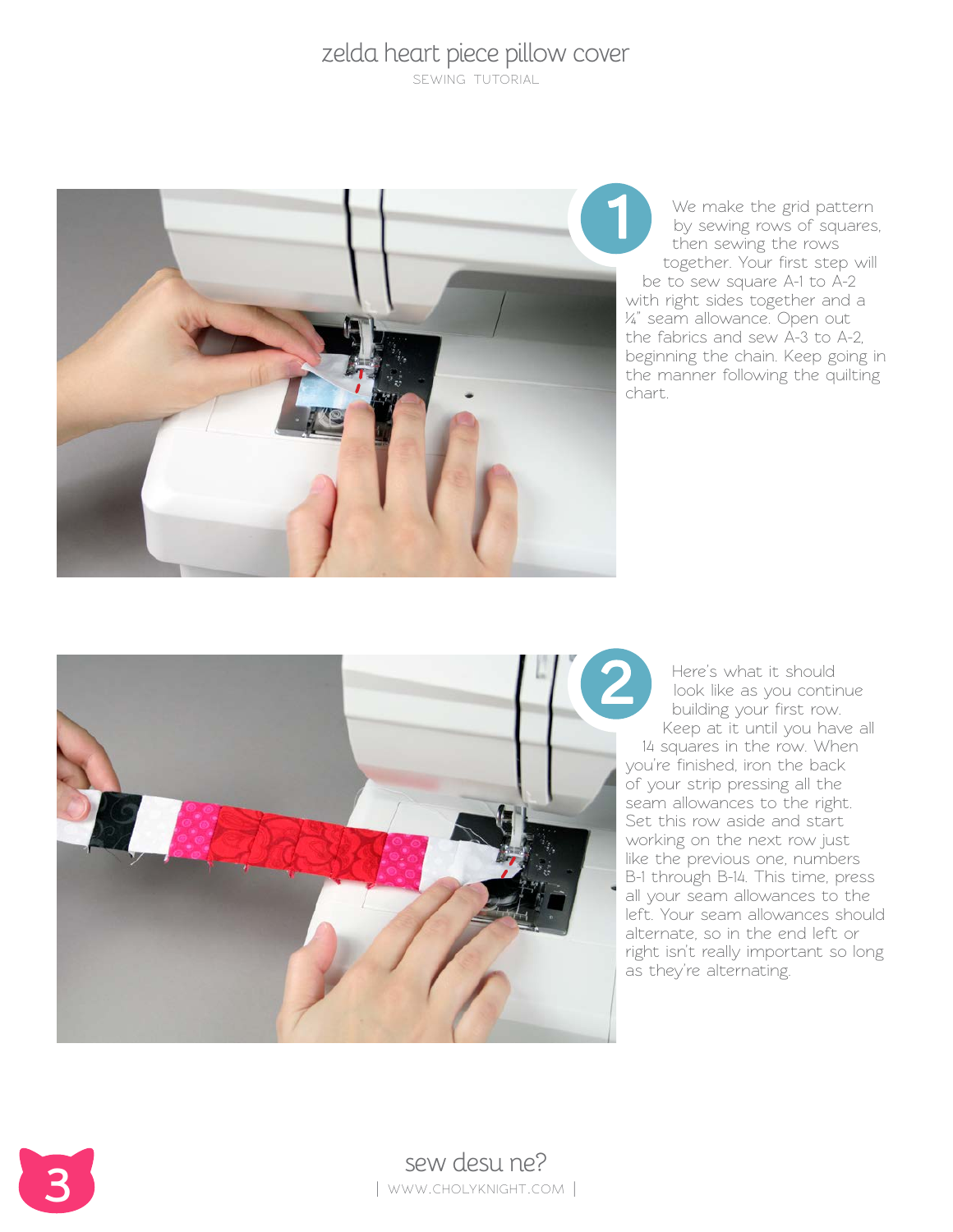sewing tutorial

When you have all your rows done you can start sewing the rows together to complete your picture. Start sewing one to the other following the quilting chart. When you line up your rows, your alternating seam allowances should allow you to nuzzle them against each other snugly. This will make it easier for your seams to line up.

Press your seam allowances all in one direction and give the whole project lots of ironing to make it nice and flat.



Your image is almost done now! All that's left is to add the borders. Sew the 13" borders to the left and right side of the heart. Press the borders away from the image.



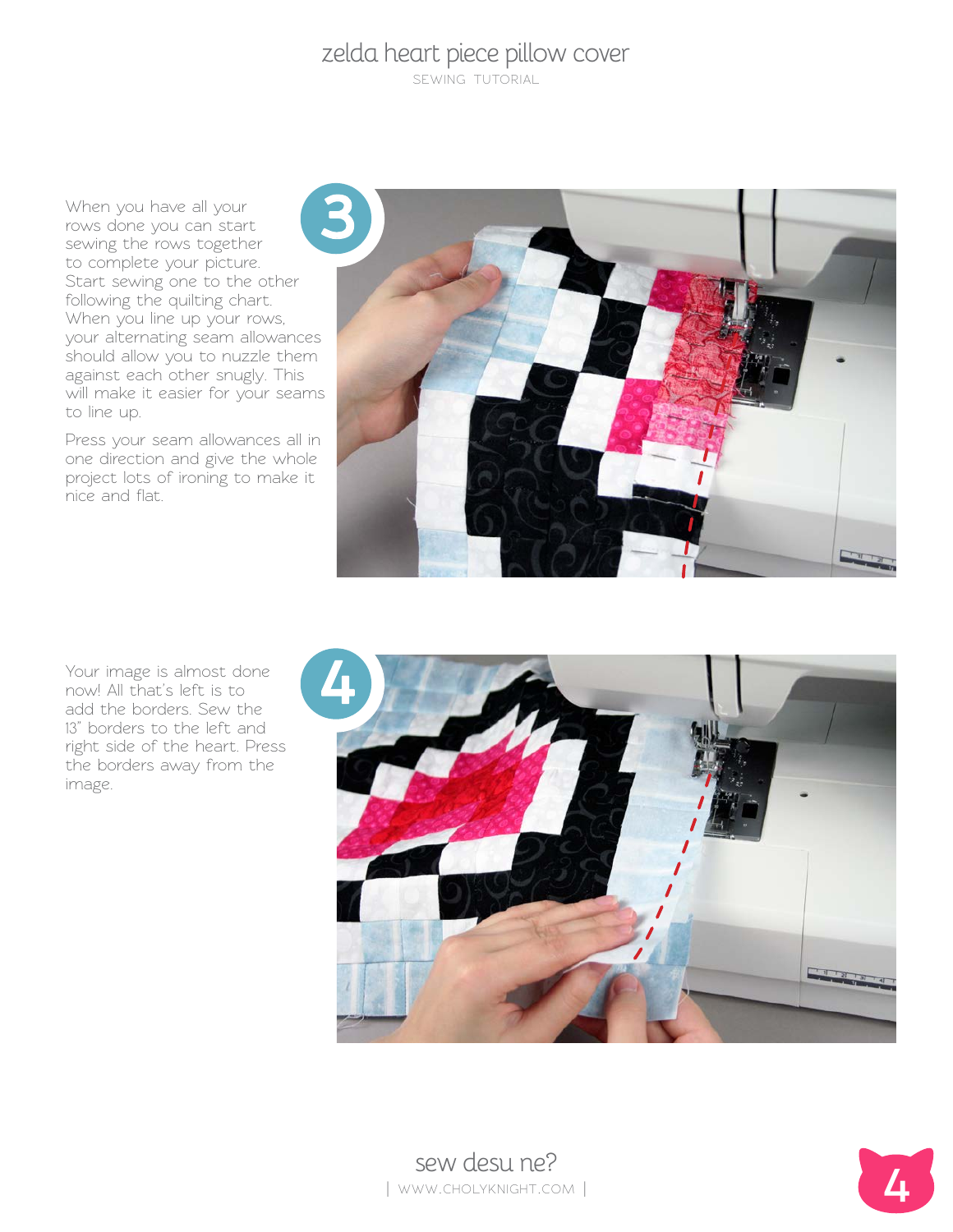sewing tutorial



Sew the 17" borders to the top and bottom of the heart, and press the borders away from the image.



This step is sort of optional, and I did it so the pillow cover could be more washer friendly. Take your scrap of light-colored fabric and layer it beneath your picture with the right sides facing up. Baste the layers together and this will enclose all the raw edges of your piecing so you're less likely to get any raveling in the wash. Trim the excess fabric from the edges and you now have your completed pillow front!



**5** sew desu ne?<br>I www.cholyknight.co | www.cholyknight.com |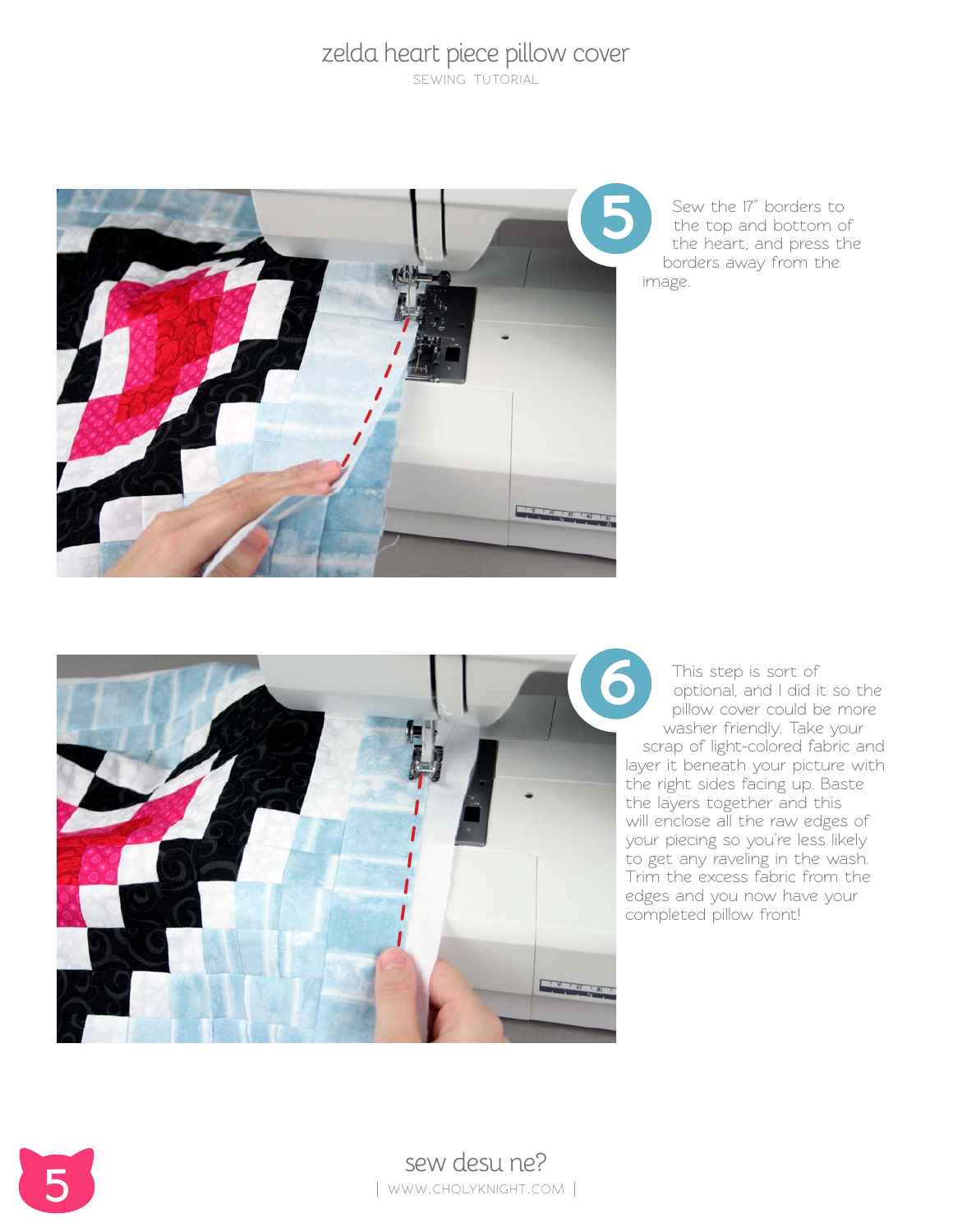sewing tutorial

Take your pillow back pieces and fold under 5/8" on one of the long (17") sides. Iron the fold in place, then fold it again by another 5/8" and iron it in place. Sew the folds in place to create a double fold hem on one side. Repeat this with the other pillow back piece.



With right sides together, layer the pillow back pieces over the pillow front. Line one piece up at the top and the other at the bottom and the hemmed edges should overlap in the middle. Sew around the perimeter of the pillow cover. I actually did a French seam with mine so the edges looked prettier, but it's up to you. Either way, stuff your cover with your pillow from because YOU'RE DONE!



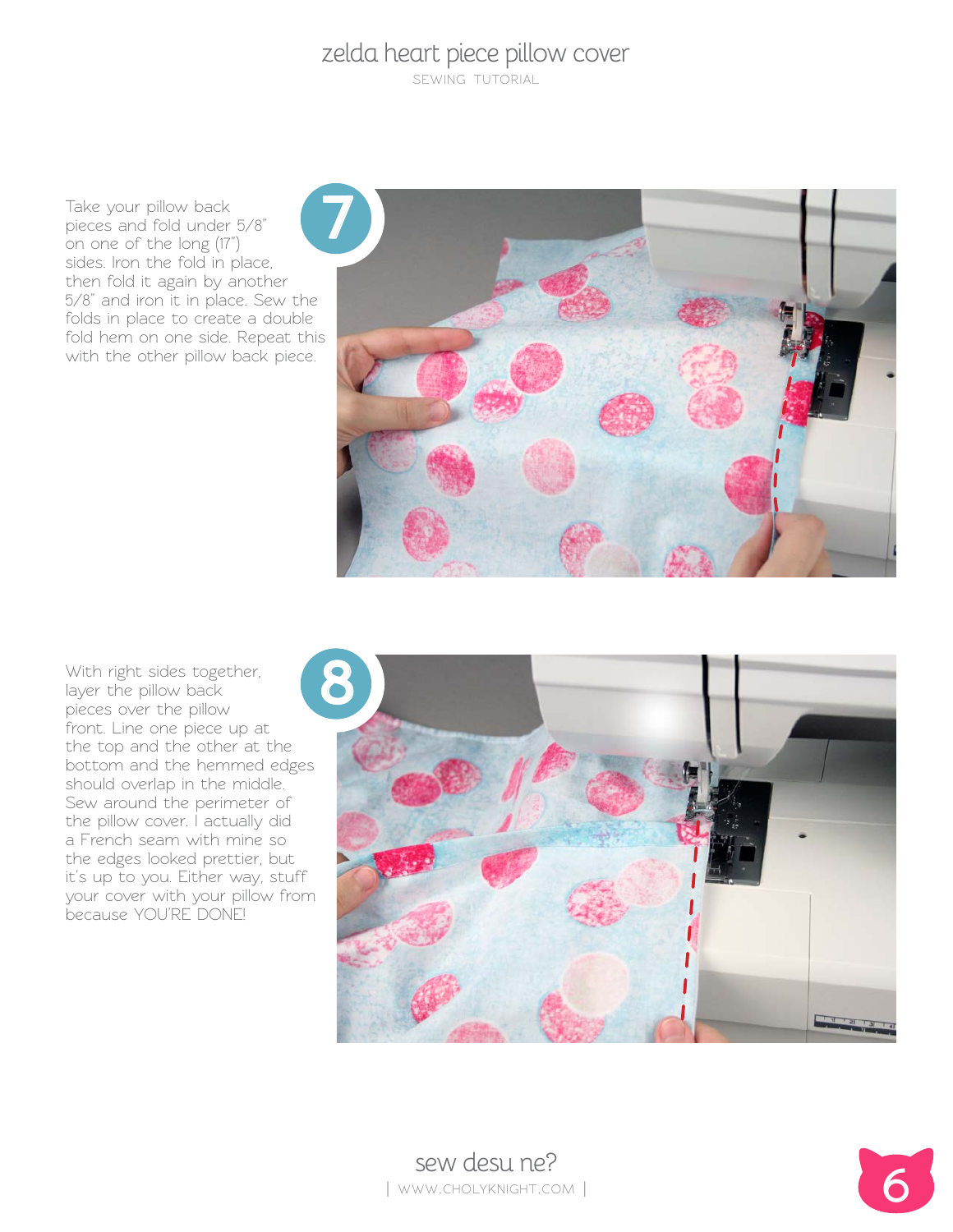